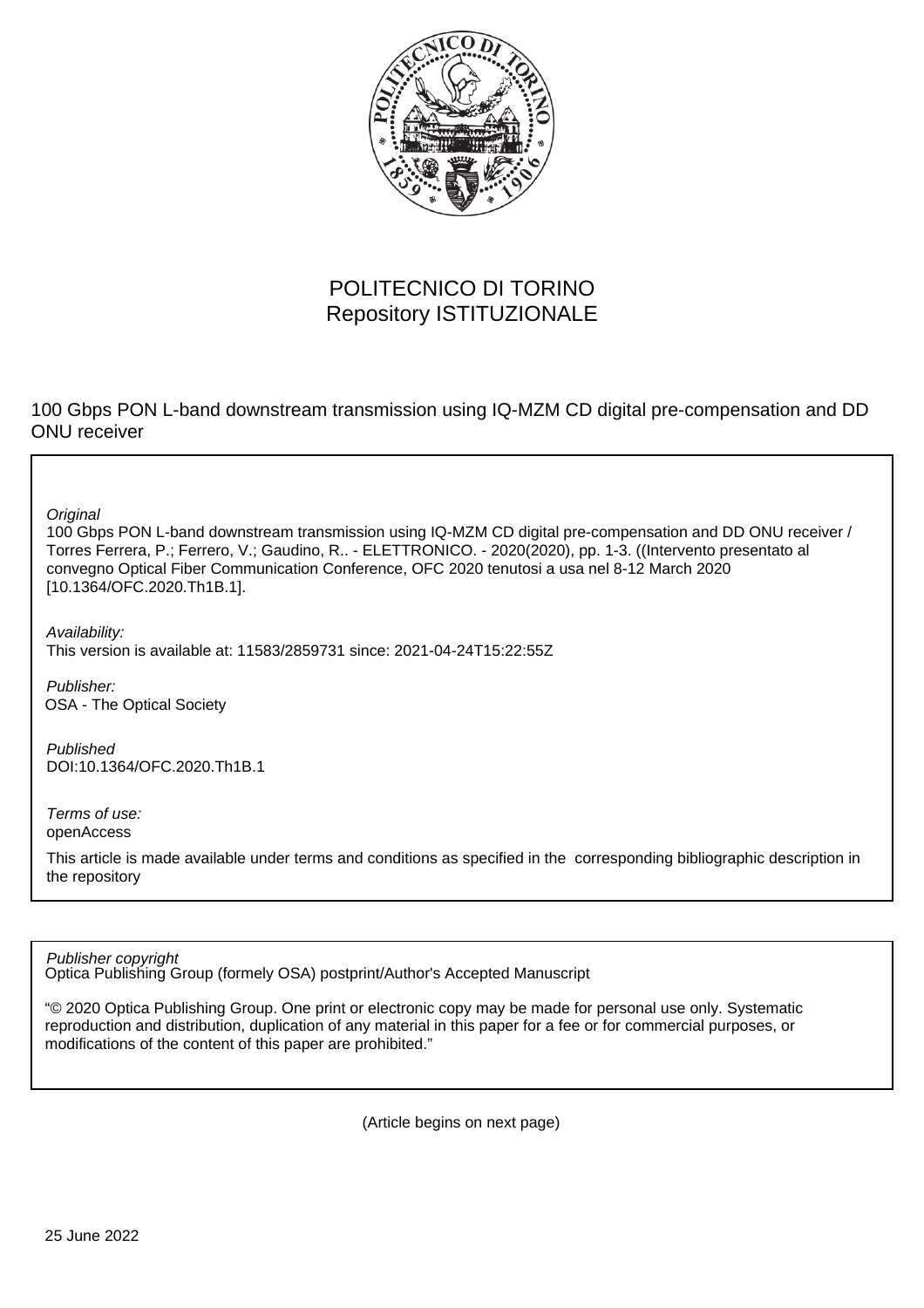# **100 Gbps PON L-band Downstream Transmission using IQ-MZM CD Digital Pre-Compensation and DD ONU receiver**

### **P. Torres-Ferrera\* , V. Ferrero, R. Gaudino**

*Politecnico di Torino, C.so Duca degli Abruzzi 24, 10129 Torino (TO), Italy, [\\* pablo.torres@polito.it](mailto:pablo.torres@polito.it)*

**Abstract:** We propose a downstream direct-detection 100G-PON solution aided by chromatic dispersion digital pre-compensation using an IQ-MZM, allowing L-band operation and 29 dB power budget with low ONU complexity and without requiring single-sideband modulation. **OCIS codes:** (060.2330) Fiber optics communications; (060.4080) Modulation; (060.4510) Optical communications.

#### **1. Introduction**

The research and standardization in Passive Optical Networks (PON) is today considering transmission at 50 and 100 Gbps per  $\lambda$  [1], but such high-data rates poses significant physical-layer challenges due to optoelectronic bandwidth (BW) limitations and, for solutions outside the O-band, chromatic dispersion (CD). For instance, the current NG-PON2 standard uses the L-band for both the TWDM and P2P implementations at 10 Gbps per  $\lambda$ , and any future upgrade to higher bit rates would thus be strongly limited by CD. In recent years, different alternatives were proposed for 50G- and 100G-PON, typically based on advanced digital-signal-processing (DSP). However, most of them seems critical to be implemented in PON area. In fact, considering downstream (DS) transmission [2], these highly complex DSP need to be placed also in Optical Network Units (ONU) at the user side, which is the most cost-constrained element in PON. In this paper, we propose a DS 100G-PON solution that focuses on keeping a direct-detection (DD) single-photodiode receiver (RX) at the user side, plus simple feed-forward (FFE) adaptive equalization, avoiding the use of more complex Kramers-Kronig (KK) RX, single-sideband modulation or coherent detection. Our proposal enables 100 Gbps even in the L-band for the 20km typical PON distance, adding complexity only at the transmitter (TX) OLT side, where we use a DSP CD digital pre-compensation (CDDPC) scheme that generates the proper signals to be applied to a dual-arm In-phase and Quadrature Mach-Zehnder Modulator (IQ-MZM). We tested our CDDPC using PAM-4, but in general, it can work on any PAM-M solutions. The CDDPC idea was proposed before [3], but the novelty of our paper consists on introducing it to the specific PON scenario requirements, in particular analyzing by detailed simulations the complexity of the required digital filters at the TX, the power requirements, and how to prepare the TDMA stream to handle simultaneously ONUs at different lengths.

#### **2. Simulation setup**

The proposed solution is shown in Fig.1. In essence, given a link with accumulated dispersion *D∙L* [ps/nm]*,* an electrical PAM-4 signal is sent to a CDDPC finite impulse response (FIR)-based complex filter that implements in the discrete-time an accumulated dispersion -*D∙L,* generating a complex-valued signal that is applied to an IQ-MZM. After propagation, and when assuming a linear propagation regime, the received signal has no impact from CD (see Fig.1.g) and can then be received with a standard DD single-photodiode. More in details, in our simulations, at the TX side a 100 Gbps amplitude equispaced PAM-4 symbol stream is up-sampled to *n* samples per symbol (sps), normalized between zero and one and sent to a square-root block. The resulting samples are sent to two FIR filters implementing a -*D∙L* CDDPC. The taps of the "FIR I" and "FIR Q" filters are evaluated as indicated in Equations (27) and (28) in [4], allowing to obtain very short FIR filter even for high *D∙L* values, as we will discuss later. Due to the square-law conversion between optical field and electrical current at the DD receiver, a simple square-root look-up is introduced in the TX DSP to pre-compensate for this conversion. The resulting  $I(t)$  and  $O(t)$  signals are normalized as:  $i(t)=kV_{\pi}I(t)/max(I(t))$  and  $q(t)=kV_{\pi}I(t)/max(I(t))$ , where  $V_{\pi}$  is the voltage swing to have a  $\pi$ -shift in the IQ-MZM and *k* is a scaling factor to be optimized. The resulting *i*(*t*) and *q*(*t*) electrical signals drive the two arms of an IQ-MZM fed by a continuous wave (CW) laser with power  $P_L$ . We assumed that the IQ-MZM has a static insertion loss of 7 dB plus a dynamic modulation loss that depends on the value of *k*. The modulated optical signal is launched into a fiber of length *L*. At the RX side, a variable optical attenuator is used to set the optical distribution network (ODN) loss, followed by a semiconductor optical amplifier (SOA) with linear gain *G* and noise figure equal to 7 dB. An optical filter with pass-band of 75 GHz, modelled as a 5<sup>th</sup> order super-Gaussian filter (SGF) is placed at the SOA output, emulating the DWDM filters envisioned for the TWDM-PON standard. We then assumed a PIN+TIA DD receiver with responsivity of 0.7 A/W and intensity referred noise density (IRND) of 32 pA/sqrt(Hz). The electrical signal is digitized and equalized using an adaptive FFE of 20 taps. After PAM-4 decoding, the BER is evaluated through direct error counting over  $10^5$  symbols. The TX and RX BW limitations are emulated by using  $2^{nd}$ order SGFs at each side with 25 GHz -3dB BW. In the insets of Fig. 1, the *I*(*t*) and *Q*(*t*) signals at the output of the 20 km FIRs (inset a) and b), respectively) can be observed, as well as their amplitude distribution (insets c) and d),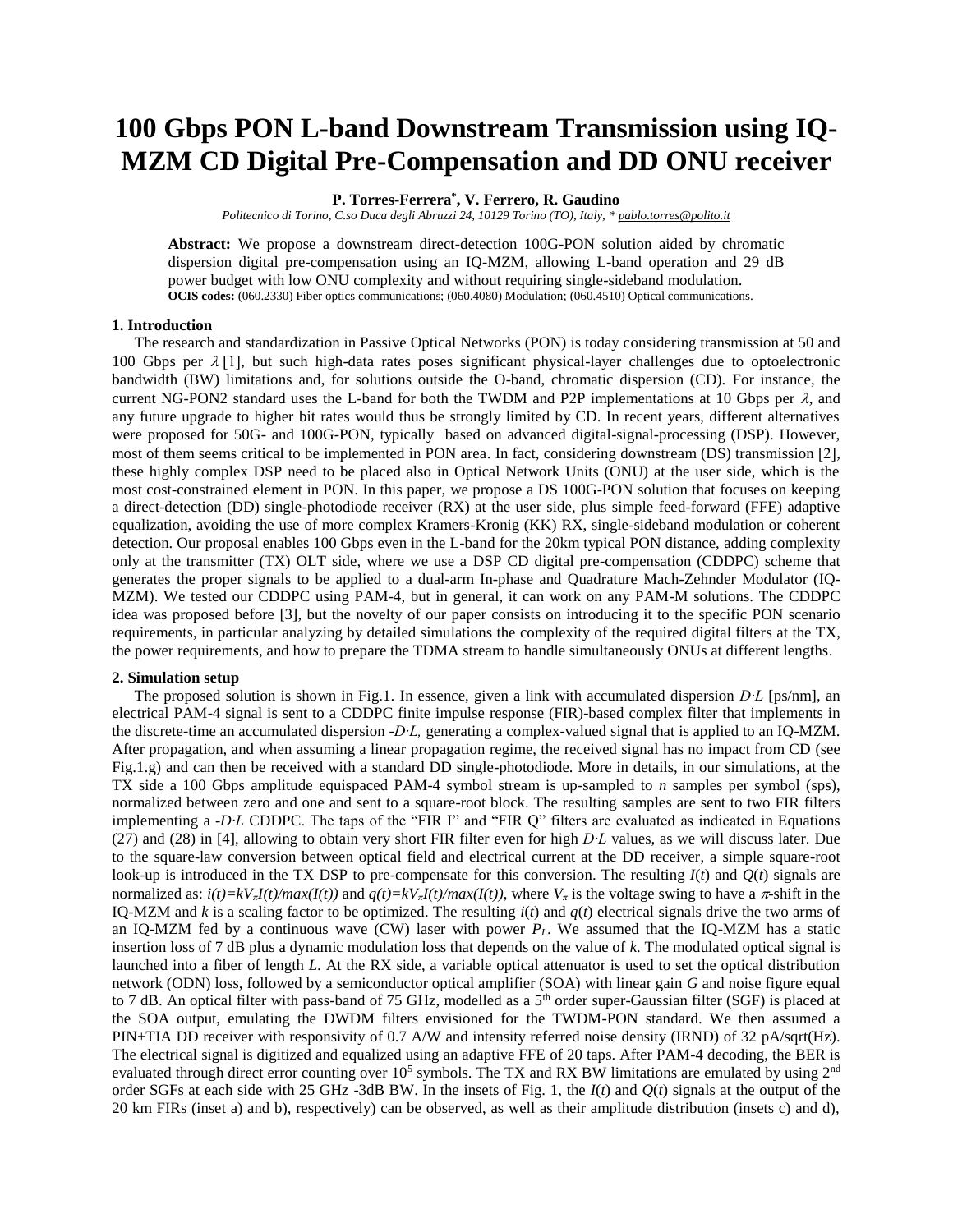

**Fig. 1** Simulation setup; a) and b)  $I(t)$  and  $Q(t)$  signals at FIRs output; c) and d) Histogram of  $I(t)$  and  $Q(t)$ ; e) and f) IQ-MZM field versus driving voltage curves indicating in red the *i(t)* (e) and *q(t)* (f) electrical to optical conversion for *k* = 1; g) Eye-diagram at PIN output, *L*=20km.

respectively). The two *I* and *Q* distributions look approximately Gaussian, but their peak-to-peak amplitude and mean value are different (in fact, the *Q-*mean is around zero, while the *I* one is around 0.5). This fact is relevant to properly drive the IQ-MZM, by optimizing the amplitude of the signals, which is achieved by setting the proper *k* value in the aforementioned  $i(t)$  and  $q(t)$  expressions (see Fig. 1.e and .f, where we qualitatively highlight in red the used voltages for unity *k*).

#### **3. Results and discussion**

We start by analyzing the complexity of the proposed DSP, which strongly depends on the FIR length and rate. In Fig. 2.a, the performance (BER) as a function of ODN loss is displayed for different FIRs number of taps  $(N_T)$  and PAM-4 samples per symbol (*n*) for L-band transmission (*λ*=1610 nm, *D*=20 ps/nm∙km and *L*=20km). We show as a theoretical benchmark the performance for extremely high  $n=64$  sps and  $N_T=2560$ . Compared to this ideal benchmark, we show that  $n=2$  sps and  $N<sub>T</sub>=40$  taps has a very small penalty. Therefore, in the rest of our analysis we set these values. We prosecute by optimizing the *k* parameter that, indirectly, set the extinction ratio and linearity obtained in the IQ-MZM. In Fig. 2.b., BER versus *k* graphs are plotted for different *L* values. An ODN loss of 29 dB is set, assuming a  $P_L = 20$  dBm and an SOA gain of 17 dB. The optimum  $k_{opt}$  value is a trade-off between operating a MZM linear regime for small *k*, and in a large-signal but nonlinearly distorted regime for high *k*. Fig. 2.b. shows that *kopt* depends on *L,* since the CDDPC *I* and *Q* peak-to-peak amplitudes depends on *D∙L*. The values *kopt* = 0.75, 0.85 and 0.95 for  $L = 5$ , 10 and 20 km, respectively, obtained for an ODN loss = 29 dB are used in the rest of the analysis. It is important to highlight that by using the optimum driving signals amplitudes, a target *BER<sub>I</sub>*=10<sup>-2</sup> can be achieved for different values of *L*, up to 20 km. This shows the relevance of the proposed technique.

The system power requirements are now analyzed. It has been extensively discussed that fulfilling the 50+ Gbps PON power budget is one of the main open challenges in PON [1] and the possibility of relaxing ODN loss requirements for future 50+ PON is under discussion. Fig.3.a shows contour plots of the maximum ODN loss vs. CW laser power  $P_L$  and SOA gain *G*. It is shown that  $P_L = 20$  dB and  $G = 17$  dB results in an ODN loss = 29 dB. These power requirements are high but still achievable with current state-of-the-art technology. More relaxed power values, for instance  $P_L = 17$  dB and  $G = 15$  dB, provide an ODN loss  $\geq 25$  dB, one of the future possible relaxed ODN targets for ultra-high bit rate PON. In the rest of our analysis, we focus anyway on achieving an ODN loss of 29 dB, thus we set  $P_L = 20$  dB and  $G = 17$  dB.

Our proposal, to be applicable to downstream PON, should demonstrate the option to serve many ONUs at different length (from 0km to 20km in current standards). The OLT transmitter knows approximately the path length for each given ONU, thanks to the PON ranging algorithm, but only with a given level of accuracy. We thus



**Fig. 2** a) BER as a function of ODN loss for different samples per symbol and number of taps of the FFE, for L=20km and optimized  $k=0.95$ ; b) BER as a function of the amplitude driving parameter *k* for different fiber lengths, ODN loss = 29 dB, FIRs working at 2sps with 40 taps. In both cases,  $P_L = 20$  dBm and  $G = 17$  dB.